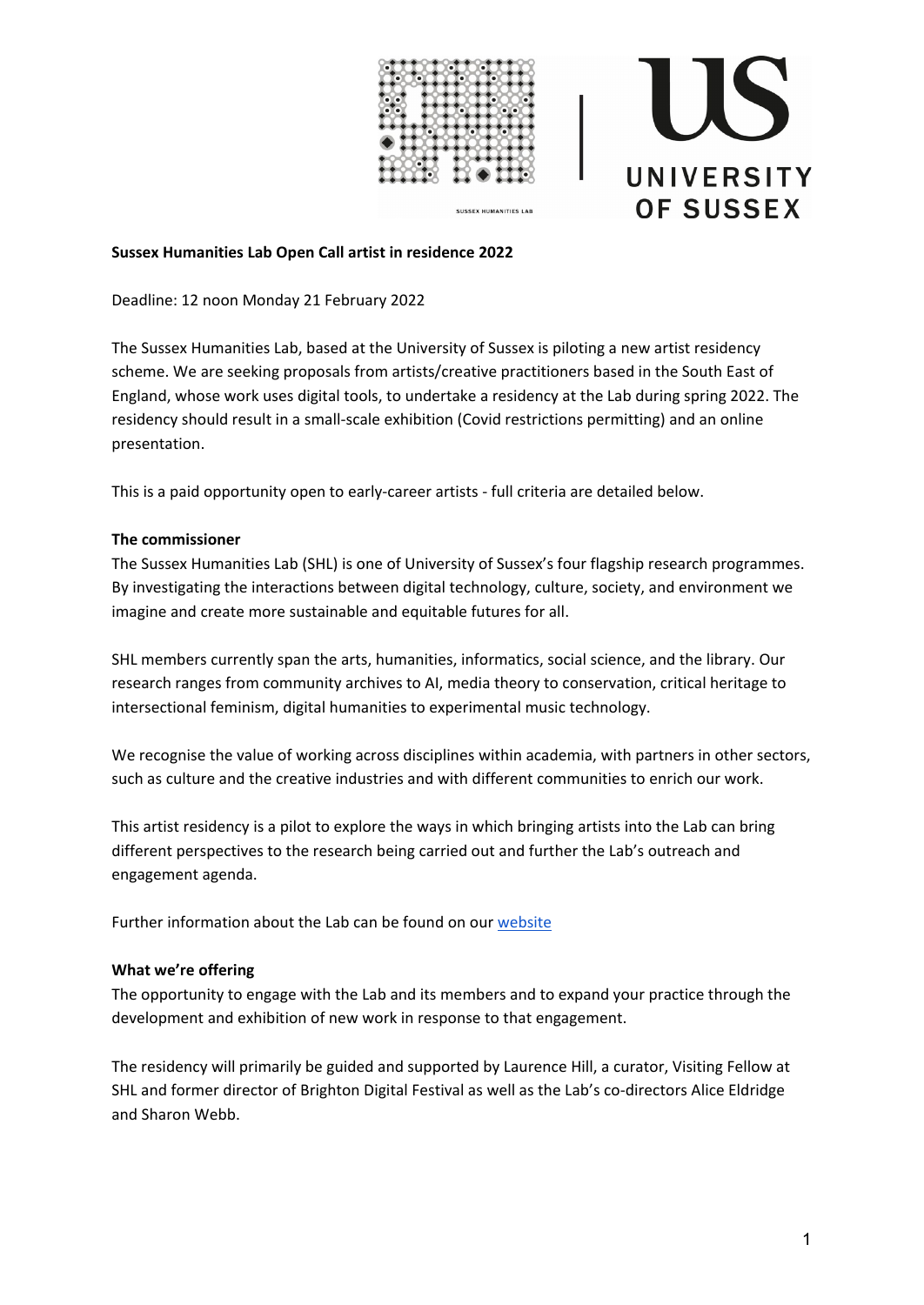We want to make the residency as beneficial as possible and other opportunities can be shaped to your needs and interests. For example, through our networks, this residency offers the opportunity to engage with the cultural and creative industry sectors in Brighton and Hove and a range of technical support is available through the Lab's personnel.

## **What we expect**

We would expect regular visits to the Lab on campus, where you will be able to meet Lab members, especially those whose research and interests we identify as being most closely aligned with your proposal and participate in relevant events.

Additionally, we will schedule regular meetings with Laurence Hill for mentoring/support.

We are looking for an outcome of the residency that is available for public viewing both in a physical presentation and online. We anticipate that the final presentation will provide the focus for commentary and exchange both with audiences and within the Lab, the University more broadly and across the cultural and creative industry sectors in Brighton and Hove.

A concluding short report/exit interview that will help us to reflect on the process and shape future residencies.

## **Access**

The Sussex Humanities Lab is wheelchair accessible and there are toilet facilities for disabled people. If you have any access requirements to submit your proposal, please let us know and we can address those and please include any access requirements for the residency in your proposal.

# **Fee**

The fee for this residency is £3,500 which includes the artist fee and any materials required. Depending on requirements, the Lab may be able to supply some materials for the end presentation.

We will be able to pay reasonable travel costs for visits to the Lab.

# **Who can apply**

This opportunity is open to early career artists and creative practitioners (with up to two years of professional experience) who are based in South-East England but outside of London.

We particularly welcome proposals from artists that are currently underrepresented both in the arts and in the development of digital technology by which we mean people of colour, LGBTQIA+, neurodiverse and disabled people.

# **How to apply**

In addition to your contact details, your expression of interest should include a short statement which:

- introduces yourself and your artistic practice
- connects your practice and/or interests to the Lab's work